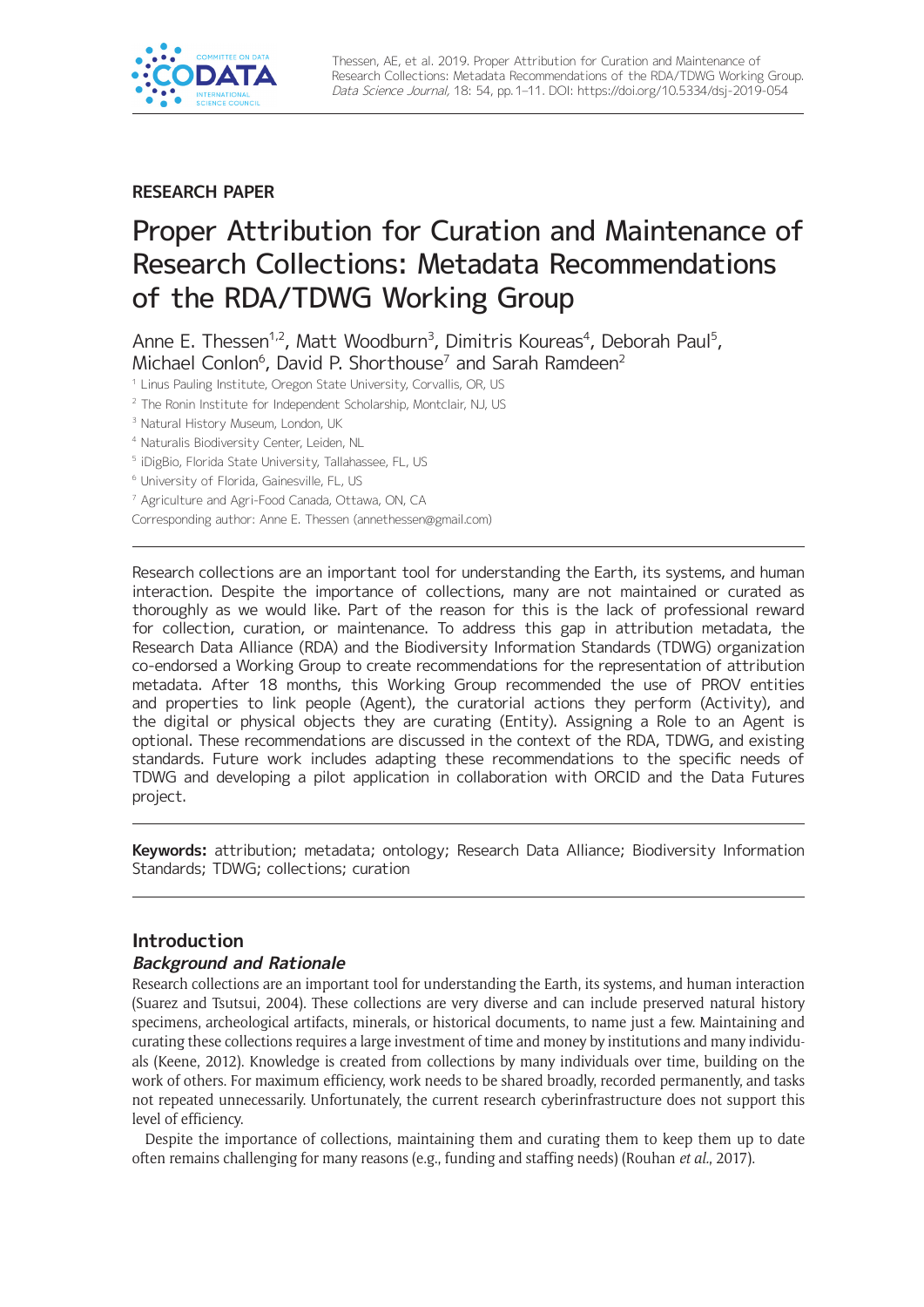Despite the importance of collections, many are not maintained or curated as thoroughly as we would like (Suarez and Tsutsui, 2004). We suggest a major contributing factor for this maintenance backlog is a lack of professional reward for curatorial actions. Most researchers who are qualified to curate a collection are consumed by activities that reap professional reward, such as writing publications and grants. Proper methods of attribution (at the individual and institutional level) are very important for incentivizing digitization, mobilization, and sharing of data deriving from collections (physical and digital). One strategy for elevating the academic value of curatorial actions is to create the necessary infrastructure that captures the breadth of activities undertaken by curatorial staff. Several programs exist for aggregating metrics for research products other than publications, such as [ImpactStory](http://impactstory.org/) (Priem and Piwowar, 2012), [OpenVIVO](http://openvivo.org/) (Ilik et al., 2018), Bloodhound<sup>1</sup>, and [Altmetric](https://www.altmetric.com/). Thus, there is already infrastructure in place for aggregating these data, if the e-infrastructure for creation of these data is available. What is currently lacking is a standard to best express the actions taken by agents when curating physical and digital collections.

Significant investment has been made in creating the necessary components of the infrastructure that integrate data across a wide variety of disciplines. Many of these components are lists, repositories, or other structures that must be populated with data either by a person or algorithmically (Cachuela-Palacio, 2006; Pyle and Michel, 2008; Boyle *et al.*, 2013; Pyle, 2016). Even an automatically-created data set will require some degree of human curation to ensure quality. Often, very little can be completed without initial work by a person to create reference material. This human-component is a major bottleneck. Thus, existing infrastructure for collective resources is not being populated with data and thus is not maximally useful. One way to widen the bottleneck is to create professional incentives for researchers to contribute to maintaining and curating collections. If people could receive professional credit, ideally recognized by their administrators and funding bodies, they would prioritize these traditionally unrewarded tasks. Unfortunately, a unified mechanism to manage information about curatorial actions does not yet exist.

In order to address this problem, we worked with the Research Data Alliance (RDA) and the Biodiversity Information Standards (TDWG) group to engage a community of users and to develop the metadata standards that accurately describe attribution. The RDA is a group of over 7000 people from 137 countries who meet every six months to develop and adopt infrastructure that promotes data-sharing and data-driven research (Berman, Wilkinson and Wood, 2014). RDA provides a neutral space for working groups to develop recommendations on an 18 month timeframe. Recommendations are developed within the context of Working Groups (WG) and Interest Groups (IG) that form to address a specific problem. TDWG is a scientific and educational association that fosters collaboration among the creators, managers, and users of biodiversity information. TDWG supports interest groups in the development, ratification, and maintenance of standards for biodiversity information. Endorsement of these recommendations by both organizations was crucial for community adoption and long term support of the results. This paper will present the recommendations of the working group developed during four RDA biannual meetings and two TDWG annual meetings. They represent the completion of the 18 month development period within RDA and potentially the beginning of the standard ratification process within TDWG.

These recommendations were developed to record the attribution metadata associated with curation and maintenance of research collections, whether they be physical or digital objects. The schema was designed to be adopted as part of existing data models and workflows used by stewards of these collections, e.g., museums. It assumes the pre-existence of a collections management system that includes within it a means to track research objects and record curator identities through a system of unique identifiers. These recommendations are intended to fit within the context of existing, domain-specific vocabularies for recording various types of metadata.

# **Results**

#### **Recommended Schema**

This Working Group recommends a very basic, three-axiom, schema based on PROV entities and properties shown in **Figure 1** (and demonstrated in the [PROV-O documentation\)](https://www.w3.org/TR/prov-o/#qualified-terms-figure) (Belhajjame *et al.*, 2013).

<sup>&</sup>lt;sup>1</sup> Proof-of-concept in beta development.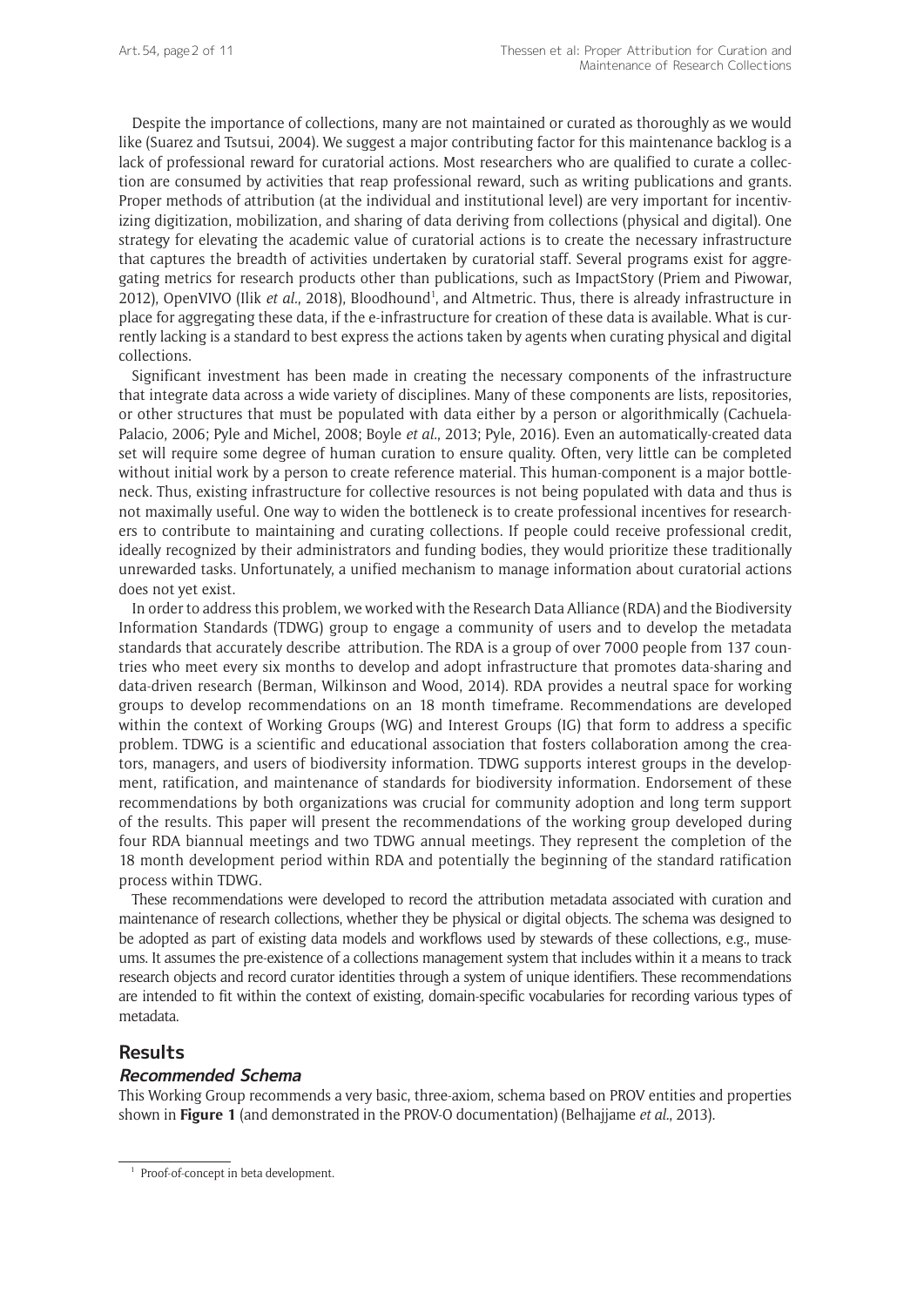

**Figure 1: Recommended Schema.** This working group recommends a basic schema linking Entities to Activities and Activities to Agents. Roles are optional.

The key elements of the model for attribution are:

```
Entity wasGeneratedBy Activity
Activity wasAssociatedWith Agent
```
with some additional attributes assigned to the Activity class:

```
Activity has attribute DateTime
Activity has attribute Reason (added as comment)
```
The Entity is the curated data object, whether it be a piece of metadata or a physical object. The Activity is the actual curation activity, such as making a correction or transformation. The Agent is the person performing the curation activity. Every Activity will have a DateTime stamp and a Reason it was performed (optional). The above axioms state that an Entity "wasGeneratedBy" an Activity. The Activity "wasAssociatedWith" an Agent, who performed the Activity. An Activity can be related to an Agent using one of two properties. The first is "wasAssociatedWith" and the second, "qualifiedAssociation", allows for the assignment of a Role. Assigning a Role to the Agent is optional in this recommendation, but specific reifications of this recommendation, such as PROV, may require it. If no role is to be assigned, then "wasAssociatedWith" should be used. This ontology design pattern is very similar to work done by Cox and Car (Simon J.D. Cox and Nicholas J. Car, 2015).

Each specific Entity, Activity, and Agent should be represented by a unique, persistent identifier (McMurry *et al.*, 2017). We recommend the use of IGSN for physical objects (Lehnert *et al.*, 2006), ORCID for people (Haak *et al.*, 2012), and DOI for digital objects (Paskin, 2009) wherever possible. The adoption of IGSN for biological specimens is still being discussed and these recommendations will defer to the future community decision. As such, GUIDs or equivalent standards may be used in place of IGSN. Activities can be identified internal to the curation management system in place. All Activities, Entities,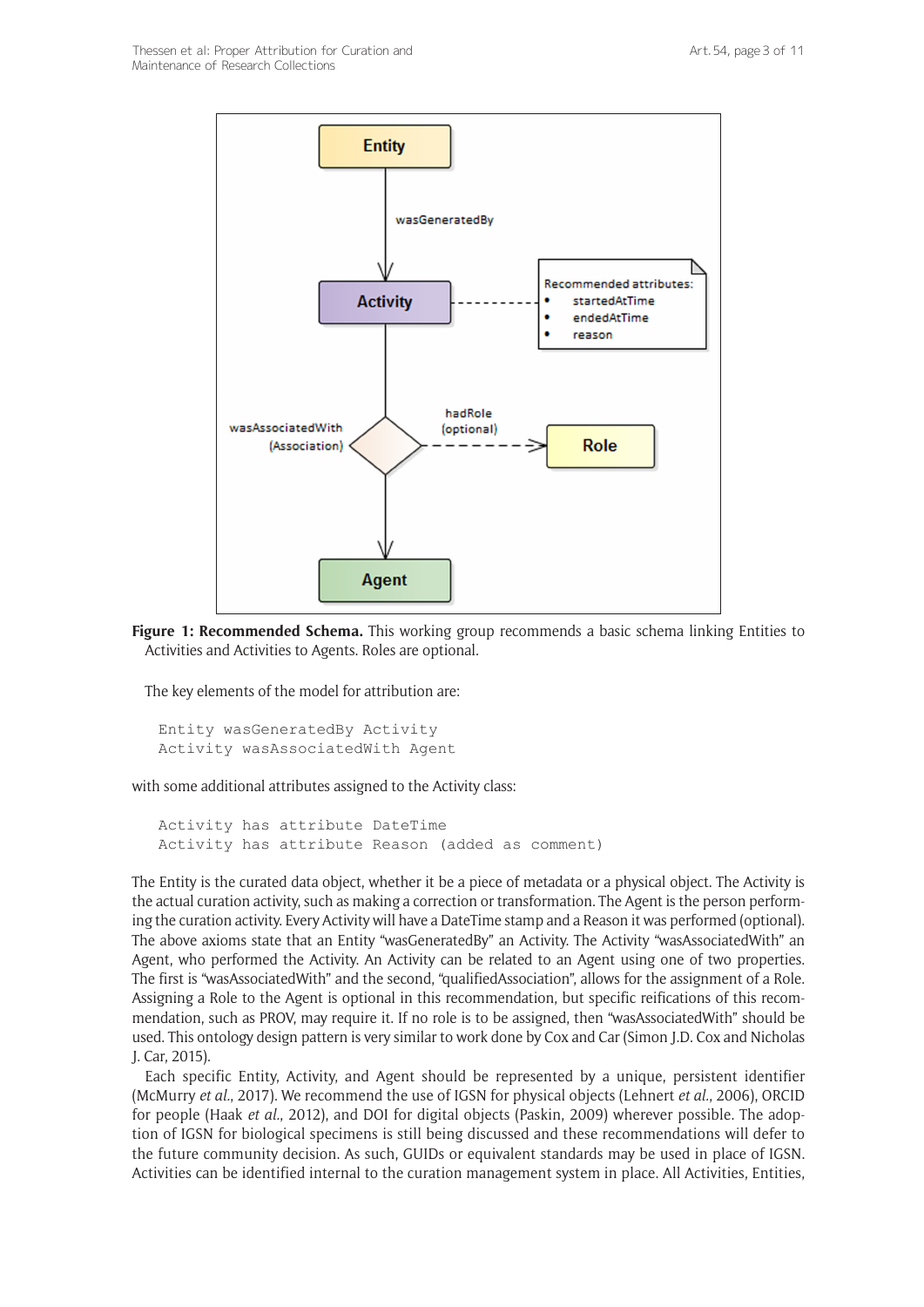and Agents should be instances of a PROV Activity class, a PROV Entity class, and a PROV Agent class, respectively. If the appropriate class does not exist as a subclass, users should work with the VIVO (Mitchell et al., 2011)<sup>2</sup> community to request the new VIVO subclass which can be mapped to PROV. Anyone can request that a new term be added to VIVO or raise any other issue via GitHub (*OpenRIF community*, 2018) and join the active ontology-improvement discussion group wiki (*Ontology Improvement Task Force – VIVO – DuraSpace Wiki*, 2018). DateTime should be represented as xsd (CCYY-MM-DDThh:mm:ss[Z|(+|–) hh:mm]).

#### **Justification**

The above recommendations are based on an existing ontology, PROV (Belhajjame *et al.*, 2013), that is part of a broader world of interconnected ontologies and vocabularies that are in use and have active community support. The pattern is simple enough to be repurposed in multiple disciplines and on physical and digital objects, yet still conforms to existing semantic frameworks.

This schema supports the following queries identified as important by the use cases:

1. Show me all the Activities performed by Kenji on 16 Sept 2013.

```
SELECT ?agent ?activity ?startdate ?enddate
WHERE 
     {
         ?agent foaf:givenName "Kenji" . 
         ?activity prov:wasAssociatedWith ?agent .
         ?activity prov:startedAtTime ?startdate .
         ?activity prov:endedAtTime ?enddate .
         FILTER (?startdate >= "2013-09-16T00:00:00+05:30"^^xsd:dateT
        ime) .
         FILTER (?enddate <= "2013-09-16T23:59:59+05:30"^^xsd:dateTime)
     }
```
2. What Activities have been performed on this metadata record? When?

```
SELECT ?activity ?startdate ?enddate
WHERE
\{?activity prov:used | prov:generated :enhanced image meta-
        data record .
         ?activity prov:startedAtTime ?startdate .
         ?activity prov:endedAtTime ?enddate .
     }
```
3. Which Agents have worked with this digital image?

```
SELECT DISTINCT ?agent
WHERE 
     { 
         ?activity prov:wasAssociatedWith ?agent .
        ?activity prov:used | prov: generated : enhanced digital image .
     }
```
<sup>2</sup> Users should add new classes through VIVO instead of PROV. These ontologies are linked, but PROV is meant to be high-level and not edited by the community of users, unlike VIVO.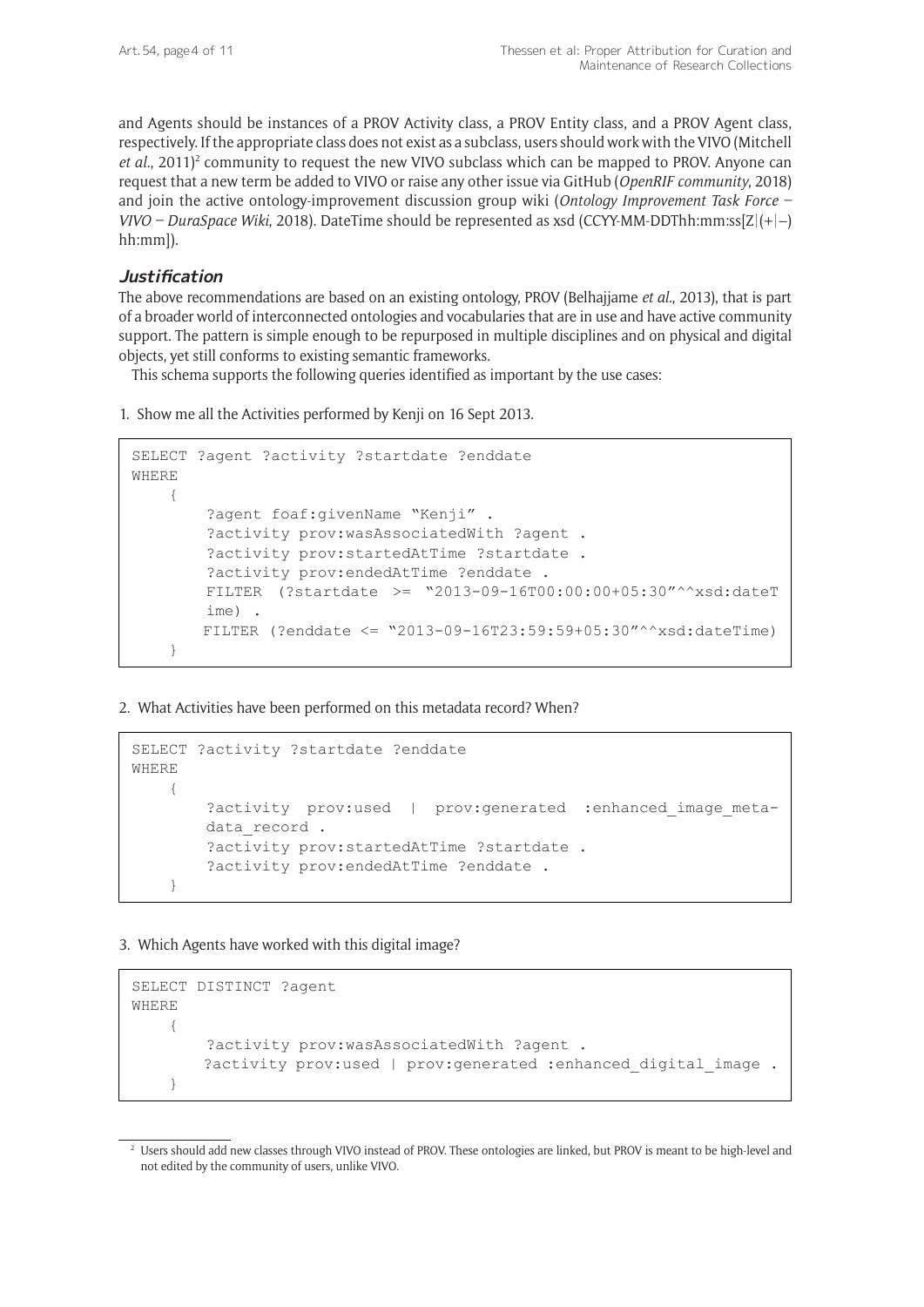4. What Role did Kenji play in this image resubmission?

```
SELECT ?agent ?activity ?role
WHERE 
     {
         ?agent foaf:givenName "Kenji" . 
         ?activity prov:wasAssociatedWith ?agent .
         ?activity prov:qualifiedAssociation ?association .
         ?association prov:hadRole ?role .
         ?association prov:agent ?agent .
        FILTER (?activity = : image resubmission) .
     }
```
## **Example from Use Cases**

Example RDF Turtle representations and diagrams of three use cases are included. One is presented below and two additional examples are given in Appendix A. Examples of how these recommendations could fit in with the larger landscape of existing relevant ontologies and vocabularies are also represented. The RDF Turtle representation can also be found in the project GitHub repository (*TDWG attribution*, 2019).

## **Use case: Digital record curation**

Michael (a researcher) notices that a specimen has an incorrect digital lat/long record. Michael reports the error to Sarah (a data curator), who corrects the record in the database (**Figure 2**).

#### **Attribution:**

- $\cdot$  Michael should receive attribution for reporting the error
- • Sarah should receive attribution for correcting the digital record



**Figure 2: Example of Digital Record Curation.** Michael and Sarah are both associated with the correction of a digital metadata record as an error reporter and a record editor, respectively. The correction activity is also associated with the incorrect record, which was used to create the correct record.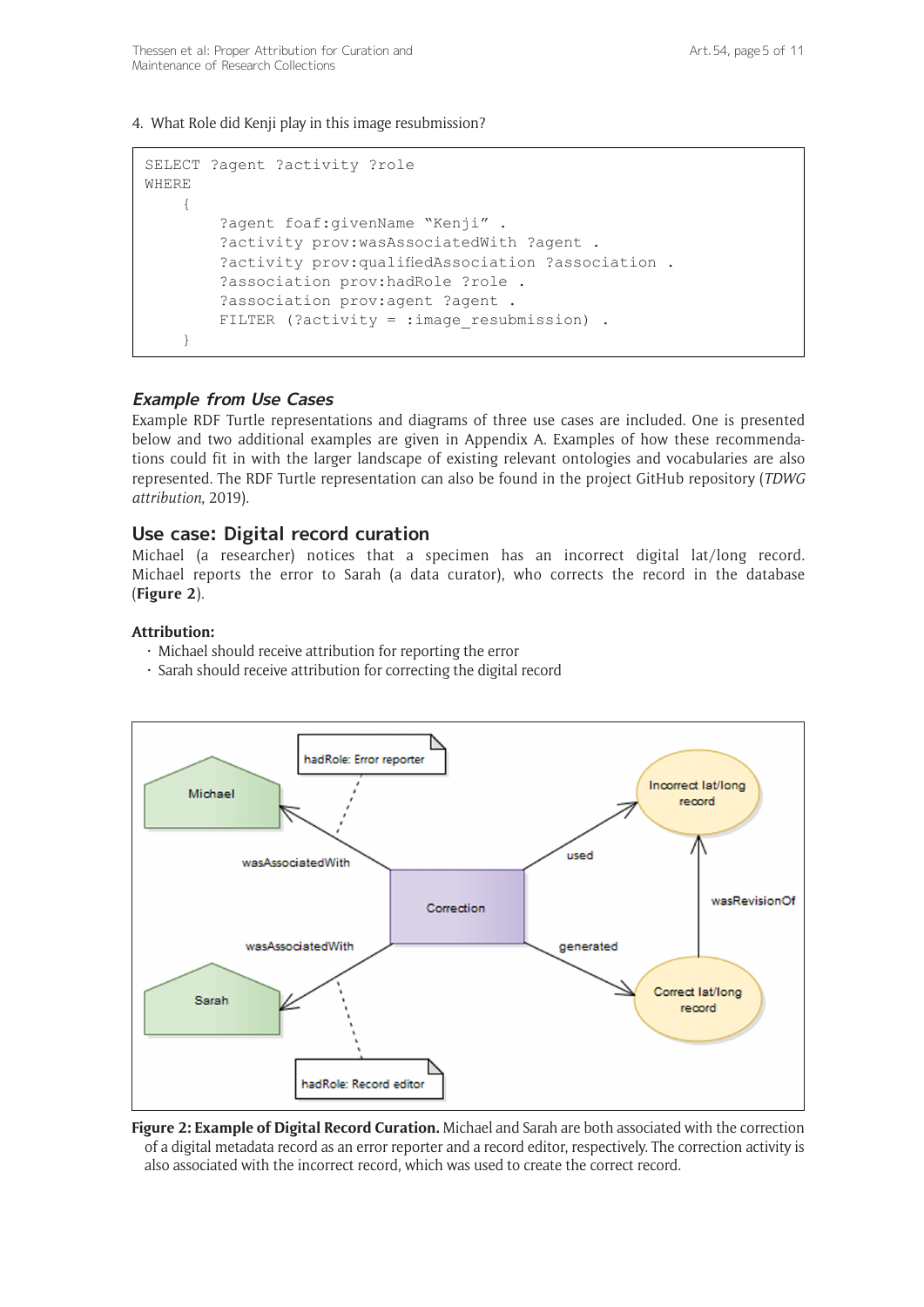#### **RDF/Turtle representation**

```
@prefix : <http://example.org/> .
@prefix dct: <http://purl.org/dc/terms/> .
@prefix rdf: <http://www.w3.org/1999/02/22-rdf-syntax-ns#> .
@prefix xsd: <http://www.w3.org/2001/XMLSchema#> .
@prefix rdfs: <http://www.w3.org/2000/01/rdf-schema#> .
@prefix prov: <http://www.w3.org/ns/prov#> .
@prefix foaf: <http://xmlns.com/foaf/0.1/> .
@prefix vivo: <http://vivoweb.org/ontology/core#> .
:activityReason a rdfs:Class .
# Agents
:michael
    a prov:Person, prov:Agent ;
    foaf:givenName "Michael" ;
    vivo:orcidId "http://orcid.org/NNNN-NNNN-NNNN-NNNN" ;
.
:sarah
   a prov: Person, prov: Agent ;
    foaf:givenName "Sarah" ;
    vivo:orcidId "http://orcid.org/NNNN-NNNN-NNNN-NNNN" ;
.
# Contributor roles
: error reporter a prov:Role .
:record_editor a prov:Role .
# Entities
: incorrect lat long record
   a prov:Entity ;<br>prov:Value
                 provide "-89.747988,43.138092";
   https://doi.org/XX.XXXX/XXXXXXX> ;
.
:correct_lat_long_record
   a prov:Entity ;
https://doi.org/XX.XXXX/XXXXXXX> ;
 prov:Value "43.138092,-89.747988" ;
   prov:wasRevisionOf :incorrect lat long record ;
.
# Activities
:correction
    a prov:Activity ;
   prov:startedAtTime "2017-11-21T18:42:13-04:00"^^xsd:dateTime ;
   prov:endedAtTime         "2017-11-21T18:42:15-04:00"^^xsd:dateTime ;
   prov:used :incorrect lat long record ;
   prov:generated :correct lat long record ;
```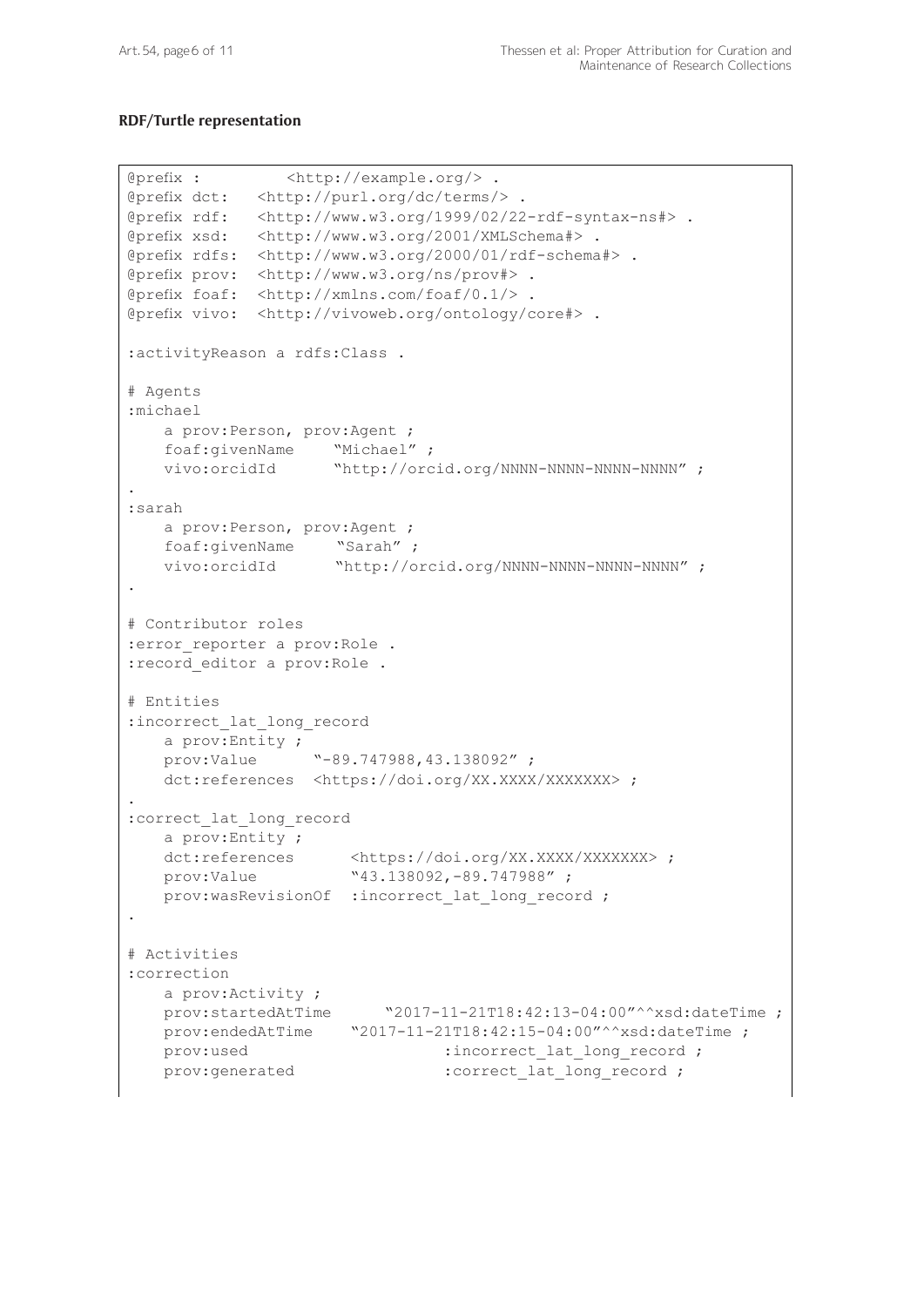```
prov:wasAssociatedWith :michael ;
prov:wasAssociatedWith :sarah ;
 :activityReason "Incorrect longitude and latitude on 
                             the digital record." ;
 # Role association
 prov:qualifiedAssociation [
    a prov:Association ;
    prov:agent :michael ; 
   prov:hadRole :error reporter ;
 ];
 prov:qualifiedAssociation [
     a prov:Association ;
   prov:agent : sarah ;
   prov:hadRole : record editor ;
] ;
```
# **Discussion and Conclusion**

.

#### **Relationship to Other RDA Recommendations**

A discussion of how these recommendations fit in the larger community of RDA Working Groups and Interest Groups can be found in Appendix B.

#### **Relationship to Existing Standards**

PROV-O: An ontology for describing provenance. These recommendations use design patterns from this ontology, ensuring compatibility (Belhajjame *et al.*, 2013). The use of PROV means that these recommendations are compatible with VIVO (Mitchell *et al.*, 2011) and BCO (Walls *et al.*, 2014). Users can use entities and properties in PROV, VIVO, and BCO to suit specific provenance needs that are out of scope for these recommendations. For example, linking a transformed image to its original image can be done using PROV derivedFrom.

SESAR/IGSN: A system of identifiers and metadata for physical samples. These recommendations include the use of IGSN as identifiers for physical objects where possible (Lehnert and Arko, 2016). IGSN provides for recording the collector of a sample. The use of IGSN for biological specimens is still being discussed within the biodiversity community (Hobern, Hahn and Robertson, 2018).

TaDiRAH: A vocabulary focused on digital research in the Humanities. This vocabulary contains relevant terms such as "Annotating", "Cleanup", and "Editing" that could be used as an Activity, but is specific to the Humanities (Borek *et al.*, 2014; Perkins *et al.*, 2014). Users should draw terms from a relevant vocabulary or add the terms they need to an existing vocabulary.

CRediT: A vocabulary of contributor roles in research. CRediT is a high-level researcher role vocabulary supported by CASRAI (Brand *et al.*, 2015). If a Role is to be assigned to an Agent, it should come from a controlled vocabulary, such as CRediT; however CRediT is very high-level and may not have the needed terms for collection, curation, and maintenance. Users should draw terms from a relevant vocabulary or add the terms they need to an existing vocabulary.

OpenRIF/VIVO-ISF: An ontology for representing contributor roles, activities, and relationships in clinical research. VIVO (Mitchell *et al.*, 2011) is compatible with PROV (Belhajjame *et al.*, 2013). VIVO might be a good adopter if "Curation" is added as a subclass of "Process". One important point to remember is that PROV is a W3C recommendation, while VIVO is an OBOFoundry ontology (*The Open Biological and Biomedical Ontology (OBO) Foundry*, no date). The critical difference between PROV and VIVO is in the Role class. In VIVO, the Role is unique to the Agent while in PROV, the Role is a separate class that can be assigned to multiple Agents. The consequences of choosing PROV or VIVO should be carefully weighed by each adopter, but will be less of an issue if Role is not used. A PROV Agent would be equivalent to a Person, Group, or Organization in VIVO (or rather, a FOAF Agent). A PROV Activity would be equivalent to an Event from the event ontology. A PROV Entity would be any OWL Thing. **Figure 3** is an attribution model proposed, but not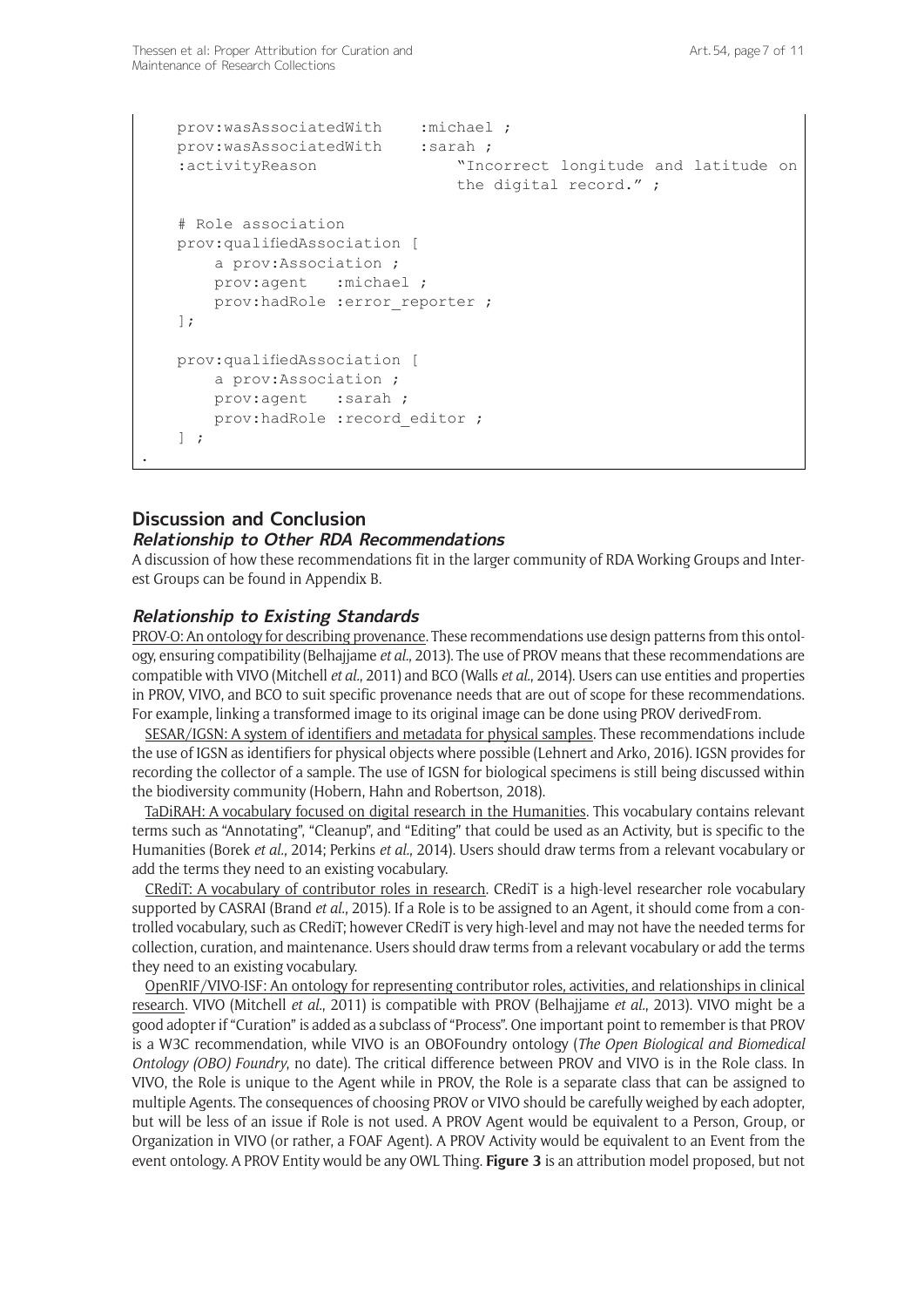

**Figure 3: Proposed VIVO Contribution Model.** Unlike roles in the PROV model, roles the VIVO model inhere in the Agent/Person and are realized in the Activity/Work Process.

yet implemented, in VIVO. The person (or Agent) is the bearer of a Role which may have any of the CRediT types. The Role is realizedIn an occurrentPart (here called Contributorship and not directly represented in the recommendation) of a workProcess (or Activity) which has output Work (or Entity). The person "participates\_in" (RO\_0000056) the work process (not shown). A datetime can be added to the contributorship to constrain the time of a person's contribution as shown above, but also to the work process to indicate start and end times for that process (not shown).

Darwin Core: A data standard for biodiversity. Darwin Core does not currently have an extension for describing curation of objects (Wieczorek *et al.*, 2012). This recommendation will form the foundation of future work to develop this extension. There is already some demonstrated community support for this work (Shorthouse, 2017, 2018).

COPDESS: Data publication standards in Earth Science. COPDESS has committed to using IGSN and ORCID, as these recommendations suggest (Lehnert *et al.*, 2016).

Data Cite: Data publication standards. Data Cite only allows use of DOI (Brase, 2009). These recommendations suggest using DOI for digital objects where possible.

Biological Collections Ontology (BCO): Ontology for describing the collection and treatment of biological samples. This ontology describes some activities that could be considered curatorial, such as the analysis and treatment of biological samples, but is less concerned about attributing those actions to an individual (Walls *et al.*, 2014). BCO and PROV are compatible. Many of the process classes in BCO could serve as Activities in PROV.

#### **Future Work and Implementation**

These recommendations represent the results of an 18 month collaboration between RDA and TDWG. After 18 months, RDA requires production of a set of recommendations, but continues support for working groups in maintenance mode as they work with organizations that wish to adopt their recommendations. While this manuscript represents the end of active development within an RDA working group, it also represents the beginning of refinement of these recommendations within a TDWG interest group. These recommendations will form the basis of a proposal to create an extension to the Darwin Core standard (Wieczorek *et al.*, 2012; Shorthouse, 2017). Refinement of these recommendations will continue as adopters come online and within the TDWG standards ratification environment.

Future work that will not necessarily take place within the context of this RDA/TDWG group, but will be important for adoption includes:

- • **Formal adoption of a specific persistent identifier for specimens by the biological collections community (such as IGSN (Hobern, Hahn and Robertson, 2018)).** The biodiversity informatics community has been struggling with the adoption of identifiers for specimens for many years with limited success (Page, 2008; Guralnick *et al.*, 2014, 2015). A new approach is in development for uniquely and persistently identifying specimens without a universal identifier system. This method uses the specimen metadata/identifier graph as an identifier (Thessen *et al.*, 2018). We will explore this method for use in combining sources of attribution metadata without duplicating specimen records.
- **• The expansion of existing vocabularies and ontologies to include needed terms.** The addition of activity classes to VIVO is in early discussions and will likely include a collection and a curation class.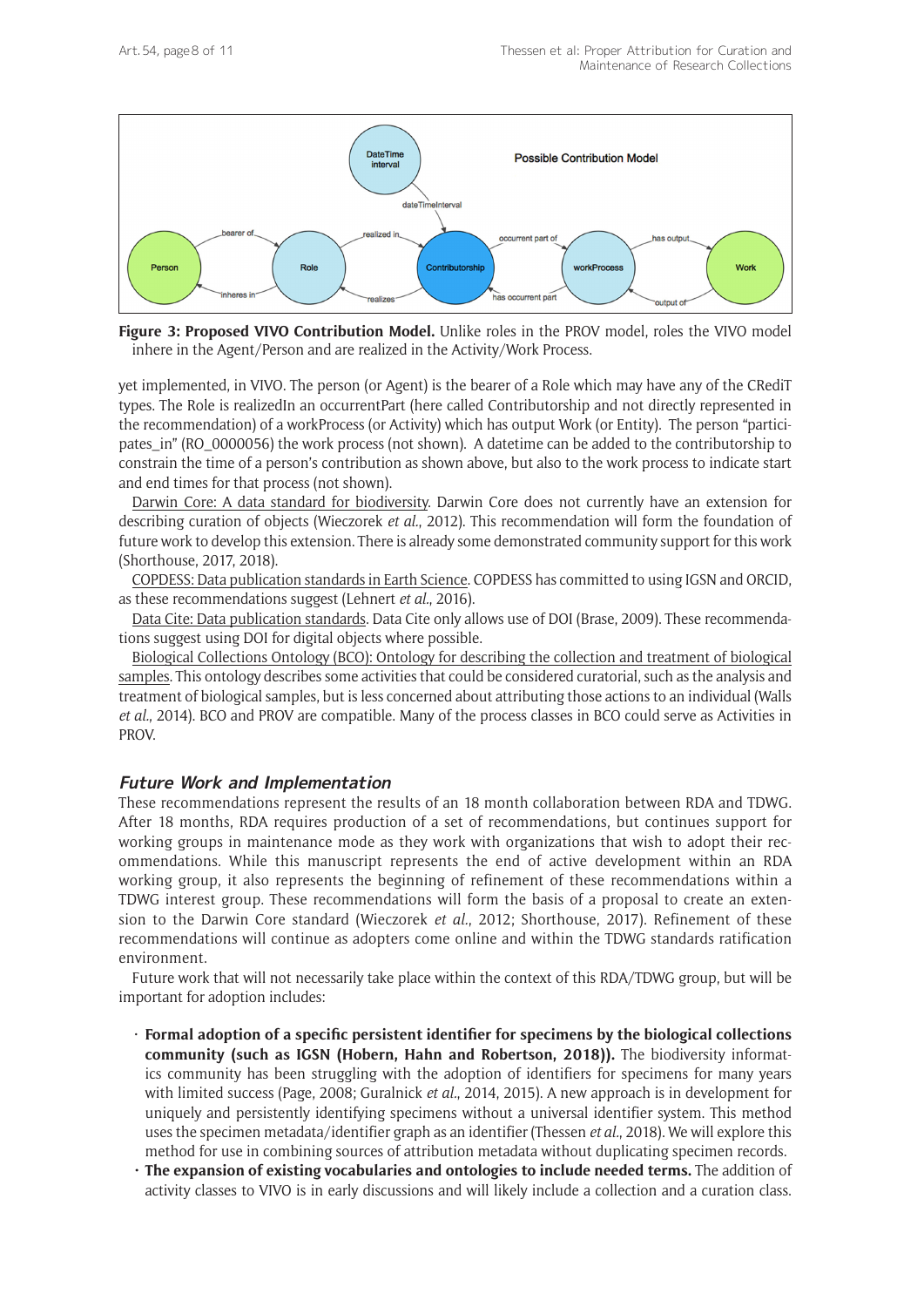These discussions will take place in the GitHub repository within the TDWG-sponsored Attribution Interest Group (*TDWG attribution*, 2019).

- **• The development of a pilot application for displaying curation activities on an ORCID profile.**  The pilot application is in early phases and will demonstrate the flow of attribution metadata from a collections data manager (Bloodhound) to a data aggregator (ORCID).
- **• The quantification of the impact of this new standard on collections management.** Studies have shown some impact of robust attribution on changing incentives and research practices (Piwowar, Day and Fridsma, 2007; Piwowar and Vision, 2013; Bornmann and Leydesdorff, 2014; Friesike and Schildhauer, 2015), but these data are hard to get without a dedicated study. Our future plans include applying for funding to explore the effect of improved curation and maintenance attribution on the practice of collections management.

# **Additional Files**

The additional files for this article can be found as follows:

- • **Appendix A.** Attribution Metadata Standard and Use Case Examples. DOI: [https://doi.org/10.5334/](https://doi.org/10.5334/dsj-2019-054.s1) [dsj-2019-054.s1](https://doi.org/10.5334/dsj-2019-054.s1)
- • **Appendix B.** Relationship to Other RDA Recommendations, Working Groups, and Interest Groups. DOI: <https://doi.org/10.5334/dsj-2019-054.s2>

# **Acknowledgements**

The authors would like to thank Peter Cornwell, Laure Haak, and Alice Meadows for their assistance with the pilot application and Jorrit Poelen for his collaboration with the identifier graphs.

This paper was supported by the RDA Europe 4.0 project that has received funding from the European Union's Horizon 2020 research and innovation programme under grant agreement No 777388.

# **Competing Interests**

The authors have no competing interests to declare.

# **References**

**Belhajjame, K,** et al. 2013. *PROV-O: The PROV Ontology*. Lebo, T, Sahoo, S and McGuinness, D (eds.). W3C.

- **Berman, F, Wilkinson, R** and **Wood, J.** 2014. 'Building Global Infrastructure for Data Sharing and Exchange Through the Research Data Alliance'. *D-Lib Magazine*, 20(1/2). DOI: [https://doi.org/10.1045/janu](https://doi.org/10.1045/january2014-berman)[ary2014-berman](https://doi.org/10.1045/january2014-berman)
- **Borek, L,** et al. 2014. 'Methods-TaDiRAH-Taxonomy of Digital Research Activities in the Humanities'. DARIAH-DE and DiRTdirectory. Available at: [http://tadirah.dariah.eu/vocab/?tema=73.](http://tadirah.dariah.eu/vocab/?tema=73)
- **Bornmann, L** and **Leydesdorff, L.** 2014. 'Scientometrics in a changing research landscape: bibliometrics has become an integral part of research quality evaluation and has been changing the practice of research'. *EMBO reports*, 15(12): 1228–1232. DOI:<https://doi.org/10.15252/embr.201439608>
- **Boyle, B,** et al. 2013. 'The taxonomic name resolution service: an online tool for automated standardization of plant names'. *BMC bioinformatics*, 14: 16. DOI: <https://doi.org/10.1186/1471-2105-14-16>
- **Brand, A,** et al. 2015. 'Beyond authorship: attribution, contribution, collaboration, and credit'. *Learned publishing: journal of the Association of Learned and Professional Society Publishers*, 28(2): 151–155. DOI: <https://doi.org/10.1087/20150211>
- **Brase, J.** 2009. 'DataCite A Global Registration Agency for Research Data'. In: *2009 Fourth International Conference on Cooperation and Promotion of Information Resources in Science and Technology*. IEEE, 257– 261. DOI:<https://doi.org/10.1109/COINFO.2009.66>
- **Cachuela-Palacio, M.** 2006. 'Towards an index of all known species: the Catalogue of Life, its rationale, design and use'. *Integrative zoology*, 1(1): 18–21. DOI:<https://doi.org/10.1111/j.1749-4877.2006.00007.x>
- **Friesike, S** and **Schildhauer, T.** 2015. 'Open Science: Many Good Resolutions, Very Few Incentives, Yet'. In: Welpe, IM, et al. (eds.), *Incentives and Performance: Governance of Research Organizations*, 277–289. Cham: Springer International Publishing. DOI: [https://doi.org/10.1007/978-3-319-09785-5\\_17](https://doi.org/10.1007/978-3-319-09785-5_17)
- **Guralnick, R,** et al. 2014. 'The Trouble with Triplets in Biodiversity Informatics: A Data-Driven Case against Current Identifier Practices'. *PloS one*, 9(12): e114069. DOI: [https://doi.org/10.1371/journal.](https://doi.org/10.1371/journal.pone.0114069) [pone.0114069](https://doi.org/10.1371/journal.pone.0114069)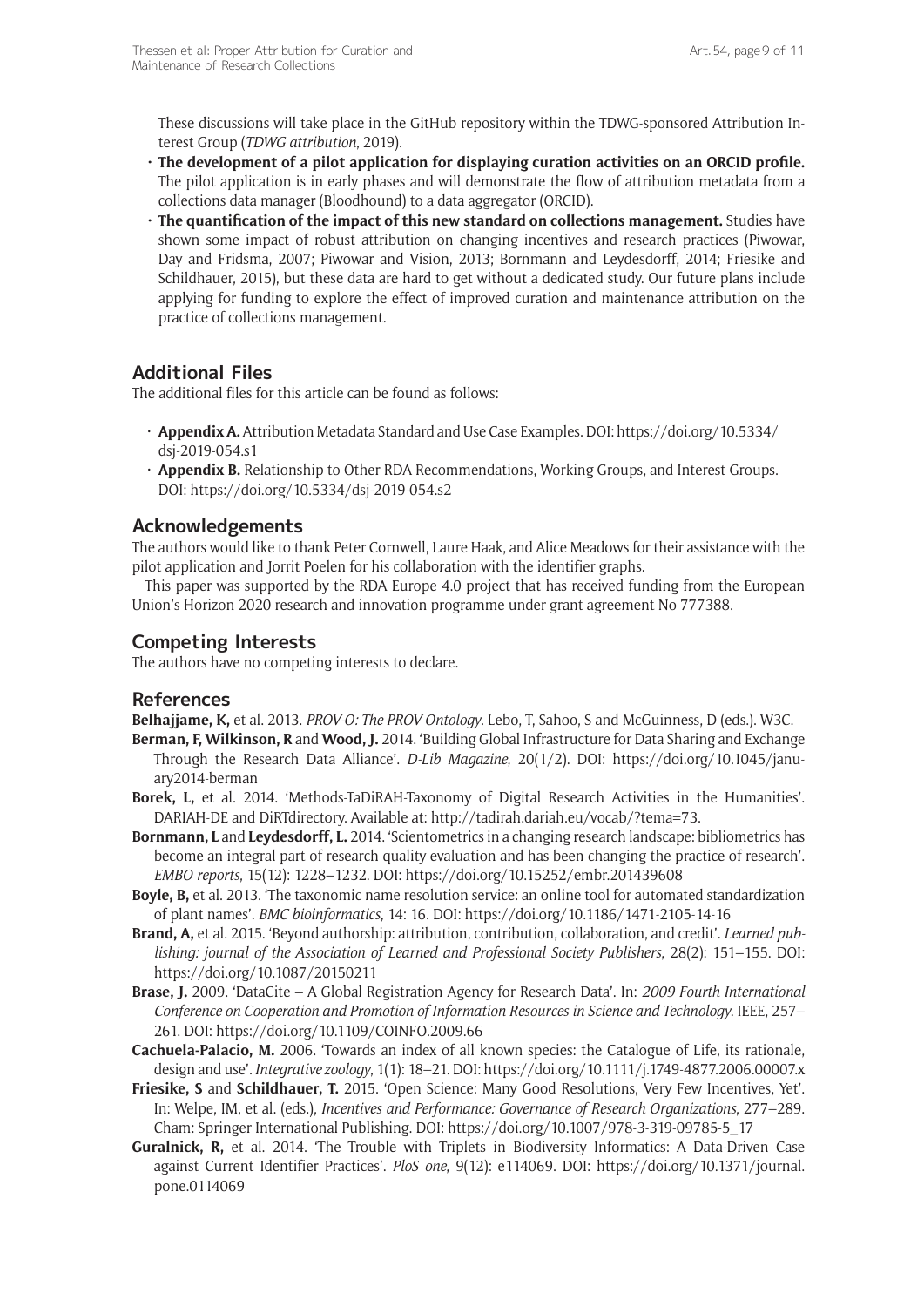- **Guralnick, RPP,** et al. 2015. 'Community Next Steps for Making Globally Unique Identifiers Work for Biocollections Data'. *ZooKeys*, 494: 133–154. DOI: <https://doi.org/10.3897/zookeys.494.9352>
- **Haak, LL,** et al. 2012. 'ORCID: a system to uniquely identify researchers'. *Learn. Publ.*, 25(4): 259–264. DOI: <https://doi.org/10.1087/20120404>
- **Hobern, D, Hahn, A** and **Robertson, T.** 2018. 'Options to Apply the IGSN Model to Biodiversity Data'. *Biodiversity Information Science and Standards*, 2: e27087. DOI: <https://doi.org/10.3897/biss.2.27087>
- **Ilik, V,** et al. 2018. 'OpenVIVO: Transparency in Scholarship'. *Frontiers in Research Metrics and Analytics*, 2: 12. DOI: <https://doi.org/10.3389/frma.2017.00012>
- **Keene, S.** 2012. *Managing conservation in museums*. 2nd, Revised. Routledge. DOI: [https://doi.](https://doi.org/10.4324/9780080510866) [org/10.4324/9780080510866](https://doi.org/10.4324/9780080510866)
- **Lehnert, K** and **Arko, R.** 2016. 'The IGSN Experience: Successes and Challenges of Implementing Persistent Identifiers for Samples'. *EGU General Assembly Conference Abstracts*, 18: 10798.
- **Lehnert, K,** et al. 2016. 'COPDESS (Coalition for Publishing Data in the Earth & Space Sciences): An Update on Progress and Next Steps'. *EGU General Assembly Conference Abstracts*, 18: 16120.
- **Lehnert, KA,** et al. 2006. 'The Digital Sample: Metadata, Unique Identification, and Links to Data and Publications'. In: *American Geophysical Union, Fall Meeting 2006*. *AGU Fall Meeting Abstracts*.
- **McMurry, JA,** et al. 2017. 'Identifiers for the 21st century: How to design, provision, and reuse persistent identifiers to maximize utility and impact of life science data'. *PLoS biology*, 15(6): e2001414. DOI: <https://doi.org/10.1371/journal.pbio.2001414>
- **Mitchell, S,** et al. 2011. 'The VIVO ontology: enabling networking of scientists'. *ACM Web Conference*, 14–17.
- *Ontology Improvement Task Force VIVO DuraSpace Wiki***.** 2018. Available at: [https://wiki.duraspace.](https://wiki.duraspace.org/display/VIVO/Ontology+Improvement+Task+Force) [org/display/VIVO/Ontology+Improvement+Task+Force](https://wiki.duraspace.org/display/VIVO/Ontology+Improvement+Task+Force) (Accessed: 24 August 2018).
- *OpenRIF community***.** GitHub. Available at: <https://github.com/openrif/community> (Accessed: 24 August 2018).
- **Page, R.** 2008. 'Biodiversity informatics: the challenge of linking data and the role of shared identifiers'. *Briefings in bioinformatics*, 9(5): 345–354. DOI:<https://doi.org/10.1093/bib/bbn022>
- **Paskin, N.** 2009. 'Digital Object Identifier (DOI ®) System'. In: Bates, MJ and Maack, MN (eds), *Encyclopedia of Library and Information Sciences, Third Edition*, 1586–1592. CRC Press. DOI: [https://doi.org/10.1081/](https://doi.org/10.1081/E-ELIS3-120044418) [E-ELIS3-120044418](https://doi.org/10.1081/E-ELIS3-120044418)
- **Perkins, J,** et al. 2014. 'From DiRT Categories to TaDiRAH, a Methods Taxonomy for Digital Humanities'. *Proc. Int'l Conf. on Dublin Core and Metadata Applications 2014*, 181–183.
- **Piwowar, HA, Day, RS** and **Fridsma, DB.** 2007. 'Sharing detailed research data is associated with increased citation rate'. *PloS one*, 2(3): e308. DOI: <https://doi.org/10.1371/journal.pone.0000308>
- **Piwowar, HA** and **Vision, TJ.** 2013. 'Data reuse and the open data citation advantage'. *PeerJ*, 1: e175. DOI: <https://doi.org/10.7717/peerj.175>
- **Priem, J** and **Piwowar, H.** 2012. *The launch of ImpactStory: using altmetrics to tell data-driven stories*, *Impact of Social Sciences*. Available at: [http://blogs.lse.ac.uk/impactofsocialsciences/2012/09/25/the-launch](http://blogs.lse.ac.uk/impactofsocialsciences/2012/09/25/the-launch-of-impactstor/)[of-impactstor/](http://blogs.lse.ac.uk/impactofsocialsciences/2012/09/25/the-launch-of-impactstor/) (Accessed: 24 August 2018).
- **Pyle, RL.** 2016. 'Towards a Global Names Architecture: The future of indexing scientific names'. *ZooKeys*, (550): 261–281. DOI: <https://doi.org/10.3897/zookeys.550.10009>
- **Pyle, RL** and **Michel, E.** 2008. 'ZooBank: Developing a nomenclatural tool for unifying 250 years of biological information'. *Zootaxa*, 1950(1): 39–50. DOI:<https://doi.org/10.11646/zootaxa.1950.1.6>
- **Rouhan, G,** et al. 2017. 'The time has come for Natural History Collections to claim co-authorship of research articles'. *Taxon*. *International Association for Plant Taxonomy*, 66(5): 1014–1016. DOI: [https://](https://doi.org/10.12705/665.2) [doi.org/10.12705/665.2](https://doi.org/10.12705/665.2)
- **Shorthouse, D.** 2017. 'Proposed Extension to Darwin Core for People and their Roles in the Curation of Physical and Digital Objects'. In: *Pensoft Publishers*, e19829. Pensoft Publishers. DOI: [https://doi.](https://doi.org/10.3897/tdwgproceedings.1.19829) [org/10.3897/tdwgproceedings.1.19829](https://doi.org/10.3897/tdwgproceedings.1.19829)
- **Shorthouse, D.** 2018. *Agents Actions: Proposed Darwin Core Archive Extension*. Available at: [https://github.](https://github.com/dshorthouse/agents_actions) [com/dshorthouse/agents\\_actions](https://github.com/dshorthouse/agents_actions) (Accessed: 24 August 2018).
- **Simon, JDC** and **Car, NJ.** 2015. 'PROV and real things'. *21st International Congress on Modelling and Simulation (MODSIM2015)*, 21.
- **Suarez, AV** and **Tsutsui, ND.** 2004. 'The Value of Museum Collections for Research and Society'. *Bioscience*, 54(1): 66–74. DOI: [https://doi.org/10.1641/0006-3568\(2004\)054\[0066:TVOMCF\]2.0.CO;2](https://doi.org/10.1641/0006-3568(2004)054[0066:TVOMCF]2.0.CO;2)
- *TDWG attribution***.** Github. Available at: <https://github.com/tdwg/attribution> (Accessed: 1 May 2019).